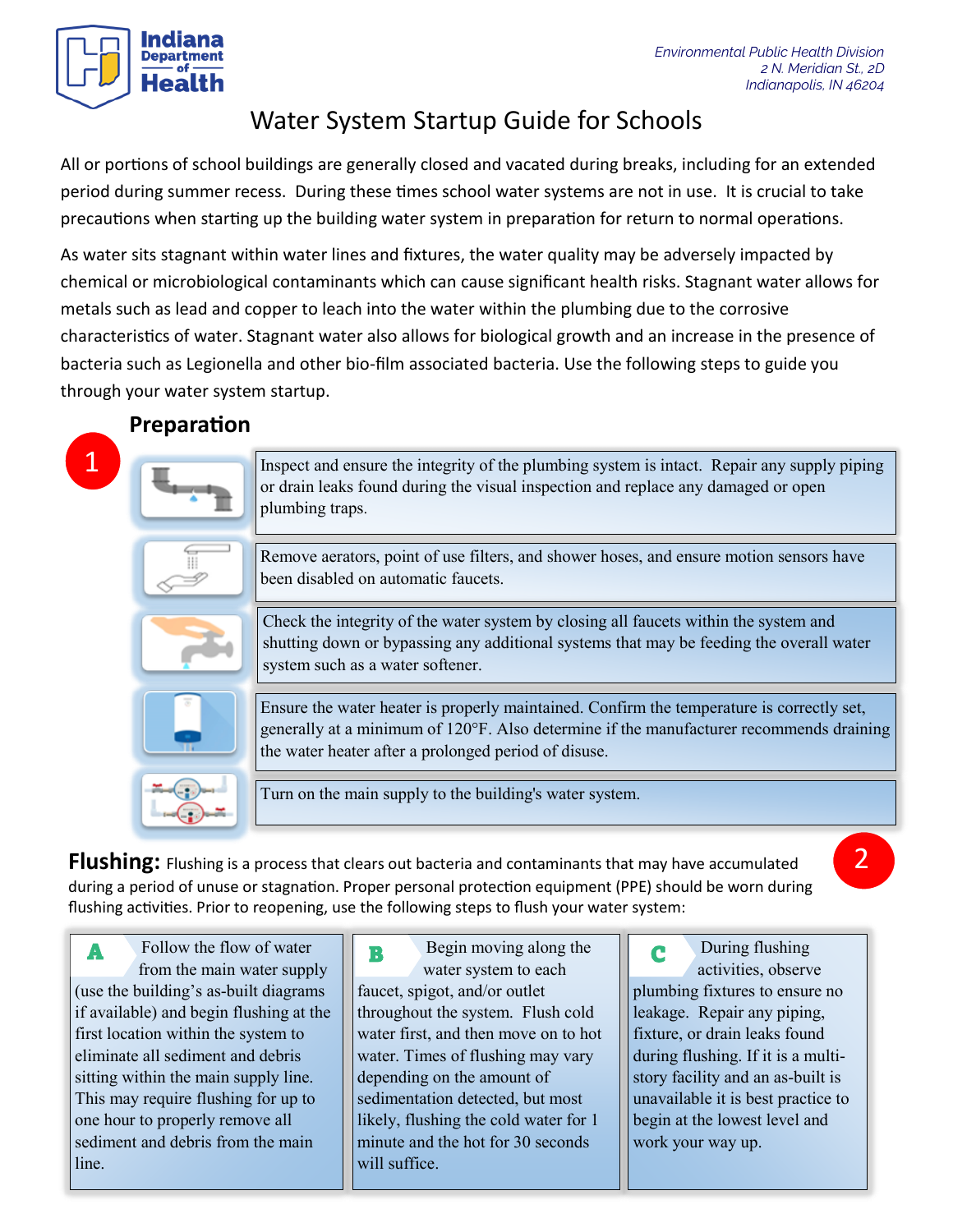### **Testing/Results**

#### **Testing**

- Sample at various points in the system, starting at the point of entry for the main water supply, and then at near, middle, and far locations from the water supply, which may be faucets or spigots.
- Assess water parameters such as pH, temperature, and residual disinfectant depending on the water source. See Maintaining/Monitoring Section for specific control limits to reference.
- For most protective measures collect samples for bacteriological components such as total coliform, e.coli, and legionella; as well as chemical components such as lead, and copper.

#### **Results**

• If bacteria is present in the building water system, then disinfection will be needed. Follow guidance for disinfection which is summarized in the points below for both well water and public water supply sources:



• **Well water source** - If the physical structure is served by a groundwater source direct from a water well, then follow guidance from the Indiana Department of Health for well disinfection. Please see following link: https://www.in.gov/health/ eph/files/Directions-for-Disinfecting-Wells1.pdf

• **Municipal water source** - If the physical structure is served by a municipal water source, then follow the CDC guidance related to specific comprehensive water management programs associated with the use of the building. Please see

following link for further guidance: https://www.cdc.gov/coronavirus/2019-ncov/php/buildingwater-system.html

• If metals (lead or copper) are present in the building water system, then additional flushing may be needed. If levels are not acceptable, then seek guidance from a water treatment specialist to implement interventions to reduce the health risk exposure.

#### Follow-up

·When testing is completed and/or interventions implemented replace all aerators, point of use filters, shower hoses, and you may initiate motion sensors for automatic faucets.



·If bacteria sourced contamination is found to be associated with a hot water heater, water softener, or ice maker refer to the manufacturer's guidance to clean, disinfect, and recommission those systems, and conduct confirmation sampling once recommissioned.